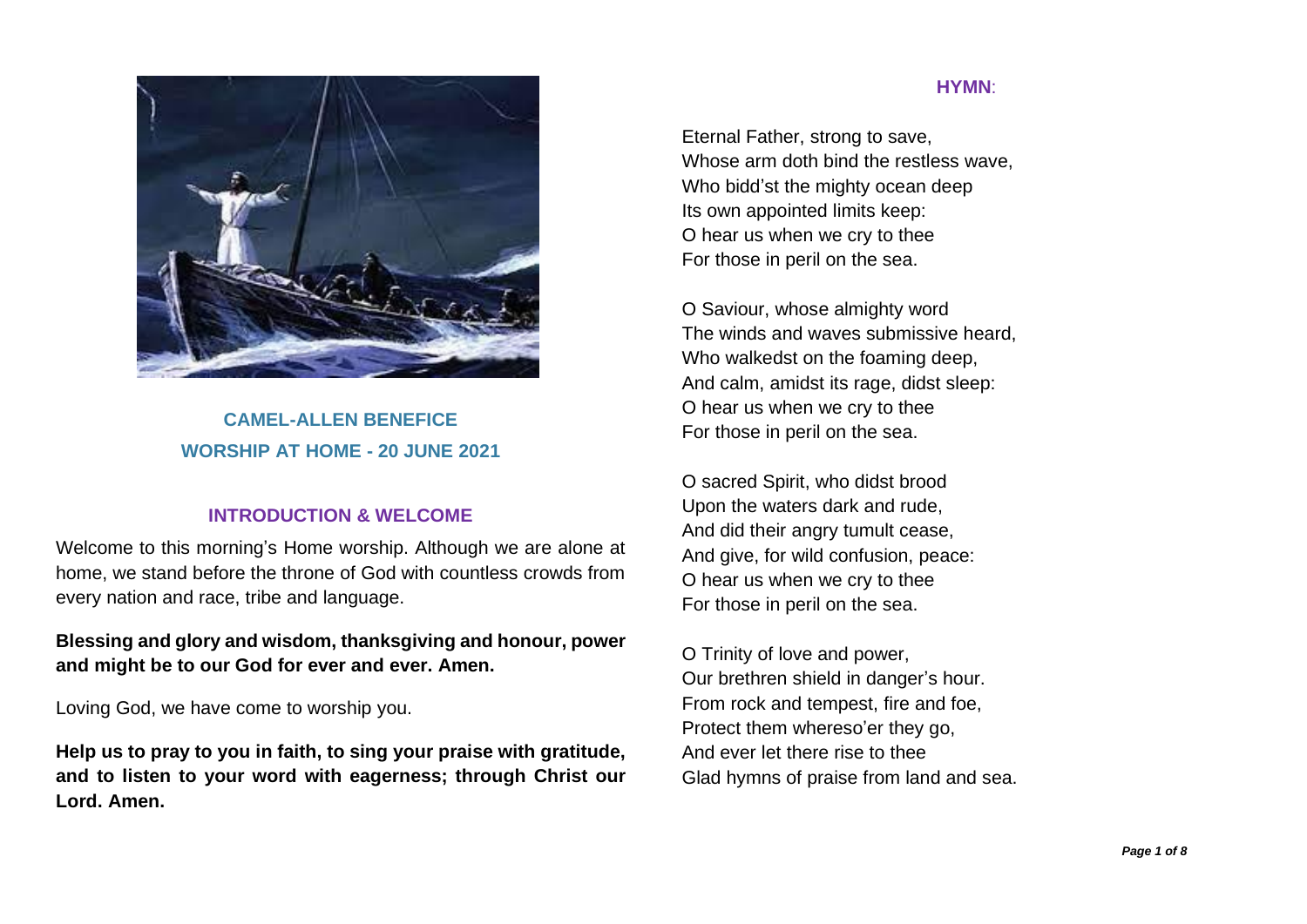# **WE SAY SORRY TO GOD AND RECEIVE FORGIVENESS**

Let us bring to mind our sin, our failure to value the love of others and our failure to love as Christ has loved us.

Your Love gives us life: We fail to live as your children. Lord, have mercy **Lord, Have mercy.**

You call us to do good: We seek our own good. Christ, have mercy **Christ, have mercy.**

You hear us when we cry for help: We ignore the cries of others. Lord, have mercy **Lord, have mercy.**

May the God of love and power, Forgive you and free you from your sins Heal and strengthen you by his spirit, And raise you to new life in Christ our Lord. **Amen.** We each pray silently for a moment

Pulling together our prayers, we pray, in the words of the Collect:

God our Saviour, look on this wounded world in pity and in power; and help us to hold fast to your promises of peace won for us by your Son our Saviour, Jesus Christ. **Amen.**

# **THE WORD OF GOD**

#### **Psalm 107: 23 - 32**

Some went down to the sea in ships, doing business on the mighty waters; they saw the deeds of the Lord, his wondrous works in the deep. For he commanded and raised the stormy wind, which lifted up the waves of the sea. They mounted up to heaven, they went down to the depths; their courage melted away in their calamity; they reeled and staggered like drunkards, and were at their wits' end. Then they cried to the Lord in their trouble, and he brought them out from their distress; he made the storm be still, and the waves of the sea were hushed.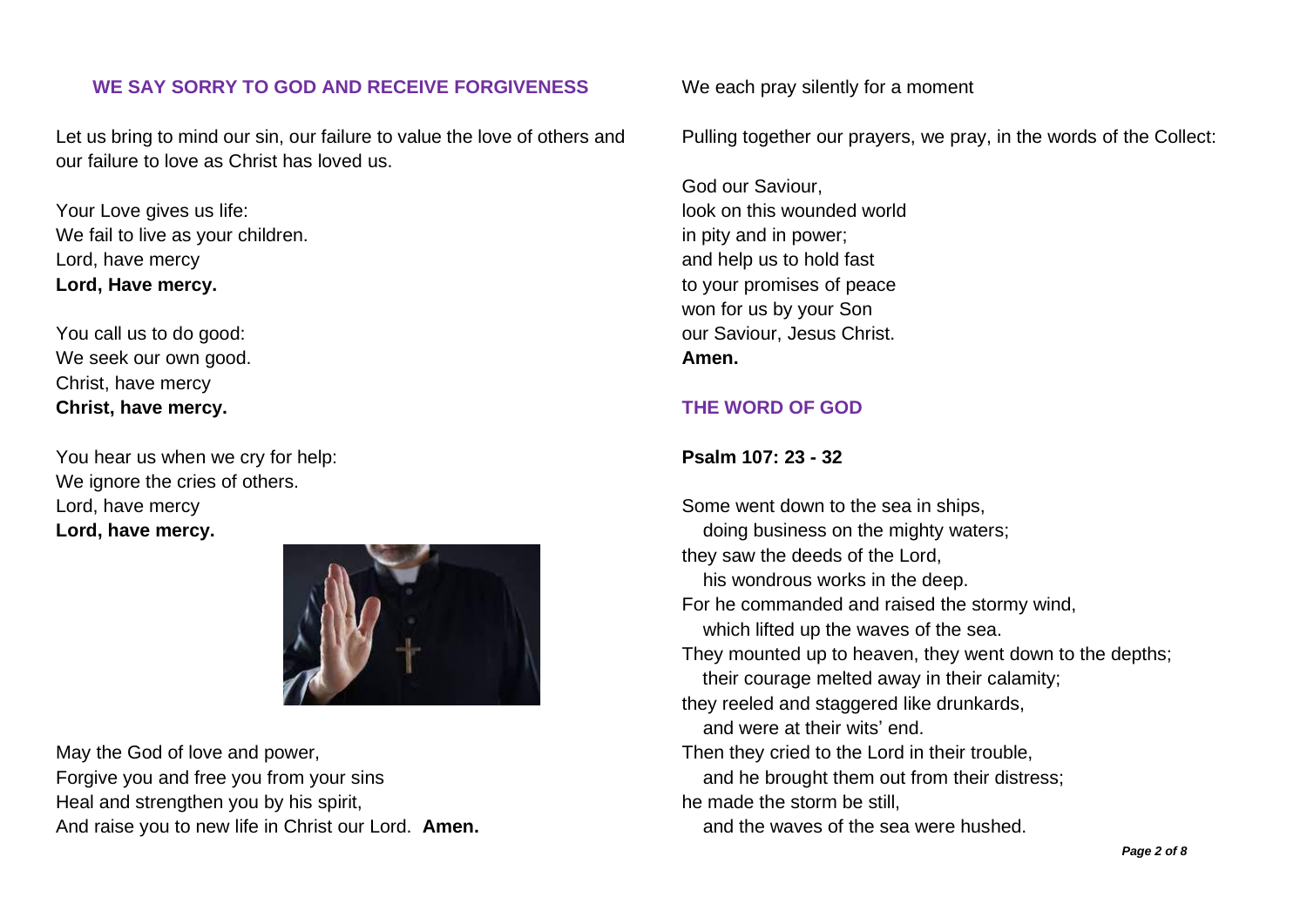Then they were glad because they had quiet, and he brought them to their desired haven. Let them thank the Lord for his steadfast love, for his wonderful works to humankind. Let them extol him in the congregation of the people, and praise him in the assembly of the elders.

## **MARK 4: 35 - 41**

**35** On that day, when evening had come, he said to them, "Let us go across to the other side." **36** And leaving the crowd behind, they took him with them in the boat, just as he was. Other boats were with him. **37** A great windstorm arose, and the waves beat into the boat, so that the boat was already being swamped. **38** But he was in the stern, asleep on the cushion; and they woke him up and said to him, "Teacher, do you not care that we are perishing?" **39** He woke up and rebuked the wind, and said to the sea, "Peace! Be still!" Then the wind ceased, and there was a dead calm. **40** He said to them, "Why are you afraid? Have you still no faith?" **41** And they were filled with great awe and said to one another, "Who then is this, that even the wind and the sea obey him?"

## **HYMN**

Jesus calls us over the tumult Of our life's wild, restless, sea; Day by day His sweet voice soundeth, Saying, "Christian, follow Me!"

As of old Saint Andrew heard it By the Galilean lake,

Turned from home and toil and kindred, Leaving all for Jesus' sake.

Jesus calls us from the worship Of the vain world's golden store, From each idol that would keep us, Saying, "Christian, love Me more!"

In our joys and in our sorrows, Days of toil and hours of ease, Still He calls, in cares and pleasures, "Christian, love Me more than these!"

Jesus calls us! By Thy mercies, Saviour may we hear Thy call, Give our hearts to Thine obedience, Serve and love Thee best of all.

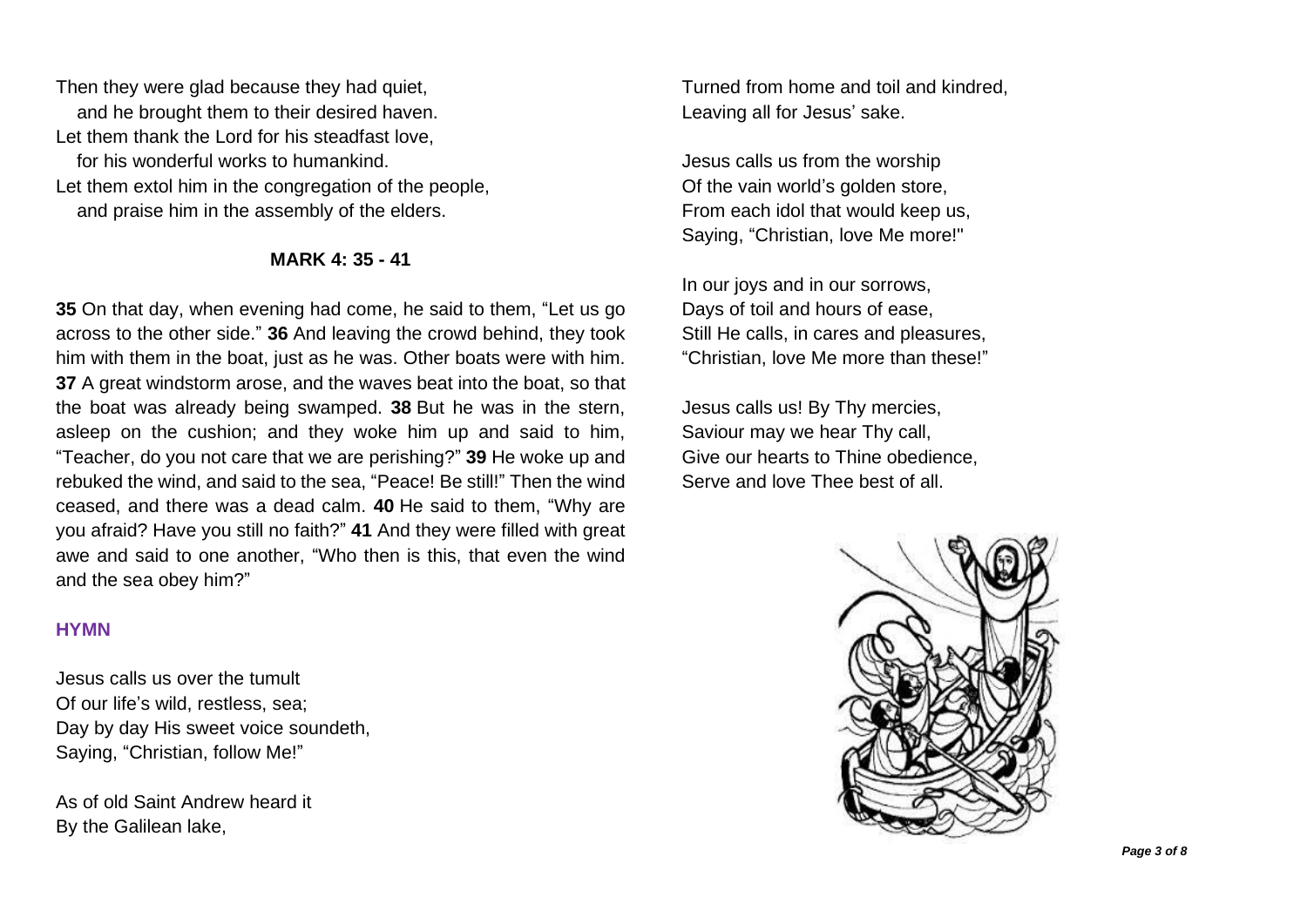#### **REFLECTION**

"*Why are you afraid? Have you still no faith?*"

I read somewhere that "*Why are you afraid?*" is the most common question in the New Testament. Certain it is that this is not the only occasion on which Jesus poses that searching question, "*Why are you afraid?*". His own faith is so perfect and strong that it is almost as if he cannot quite understand why we should ever think there is any reason to be fearful.

In our Gospel passage Jesus asks this question when he is roused from slumber by the terrified disciples who think that their boat is about to sink. There are a number of little details about this story which cause some to say that they are the hallmark of an eyewitness account: such as Jesus being asleep in the stern of the boat on a cushion, and of other boats, of which we hear nothing more, setting out with the one carrying Jesus. These details add nothing to the point of the story, which is of Jesus being woken and calming the storm, so why are they included? Mark does not usually include ancillary details as he rushes from one event, usually "immediately", to another. But, when we are piecing a story together from memory, we often include incidental details simply because they are there in our mind's eye. Is his, then, an eyewitness account from someone who was actually in that boat?

The description of a violent storm suddenly arising on the Sea of Galilee certainly has the ring of truth about it. I witnessed one from the Golan Heights above the Sea when I was there about 18 months ago. The Sea, actually just a very large lake, sits at 696 feet below sea level, in a basin almost surrounded by hills, causing sudden downdrafts to sweep through the gap in the hills, resulting in violent storms on the lake. This appears to be what happened in our story.

Others, of course, say that it is pointless to ask whether this story is historically accurate. The point of the story, they say, is to demonstrate both the humanity of Jesus, fast asleep after an exhausting day preaching to the multitudes on the shore from the boat, who asks the disciples to take him away to the opposite shore, which they do, "*just as he was*", and then falling into a deep sleep which is not even disturbed by the sudden, violent storm tossing the boat about: but also to demonstrate the divinity of the one whom even the wind and the sea obey when he tells them to be calm and hold their peace.

*Page 4 of 8* It is, perhaps, a cliché to speak of the storms of life: but there are times when, like the sudden, violent storm of the story, something unexpected hits us out of an apparently clear, blue sky. We find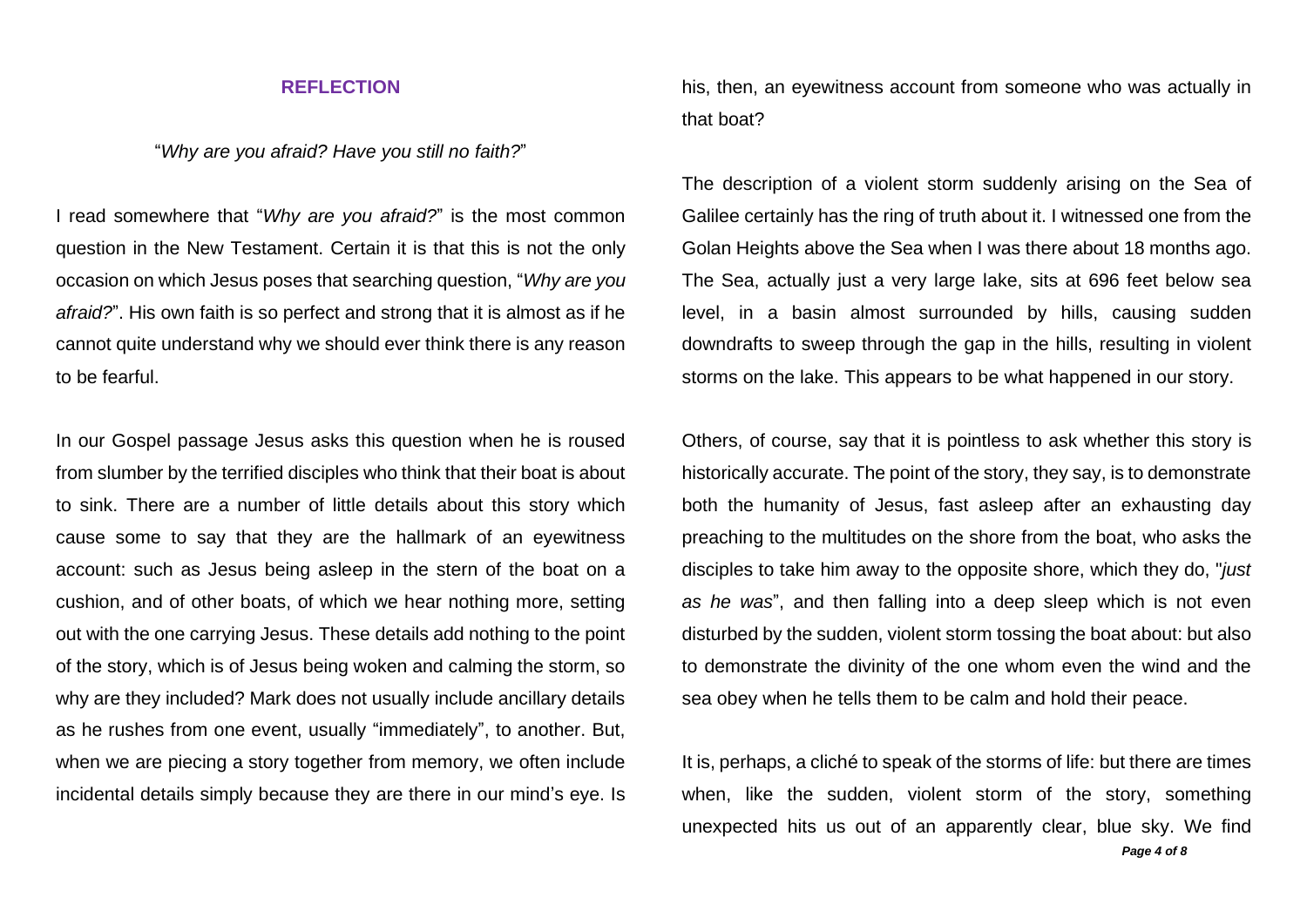ourselves suddenly being tossed about in a sea of uncertainty, fearful for the future, with our little boat filling up and on the verge of sinking. Perhaps we have all experienced this to a greater or lesser extent over the past 15 months or so. It may happen with a bereavement; loss of a livelihoood; a life changing medical diagnosis for ourselves or a loved one. It may happen for any number of reasons. The fear and anxiety it produces may be sudden or grow on us gradually with a dawning realisation that all is not well with our own, personal little world. None of us are immune from this and God does not guarantee that we will be. What he does do is assure us that, whatever the cause of our distress, anxiety or fears, he will be with us to share in our sufferings and that, however dark and stormy the night, a new, brighter morning will eventually dawn. It is at these times, when we are experiencing deep anxieties, doubts and fears, that we most need to remember Jesus's question:

"*Why are you afraid? Have you still no faith?*"



#### **HYMN:**

Will your anchor hold in the storms of life, When the clouds unfold their wings of strife? When the strong tides lift, and the cables strain, Will your anchor drift, or firm remain?

> *We have an anchor that keeps the soul Steadfast and sure while the billows roll, Fastened to the Rock which cannot move, Grounded firm and deep in the Saviour's love.*

Will your anchor hold in the straits of fear, When the breakers roar the reef is near? While the surges rave and the wild winds blow, Shall the angry waves then your bark o'erflow?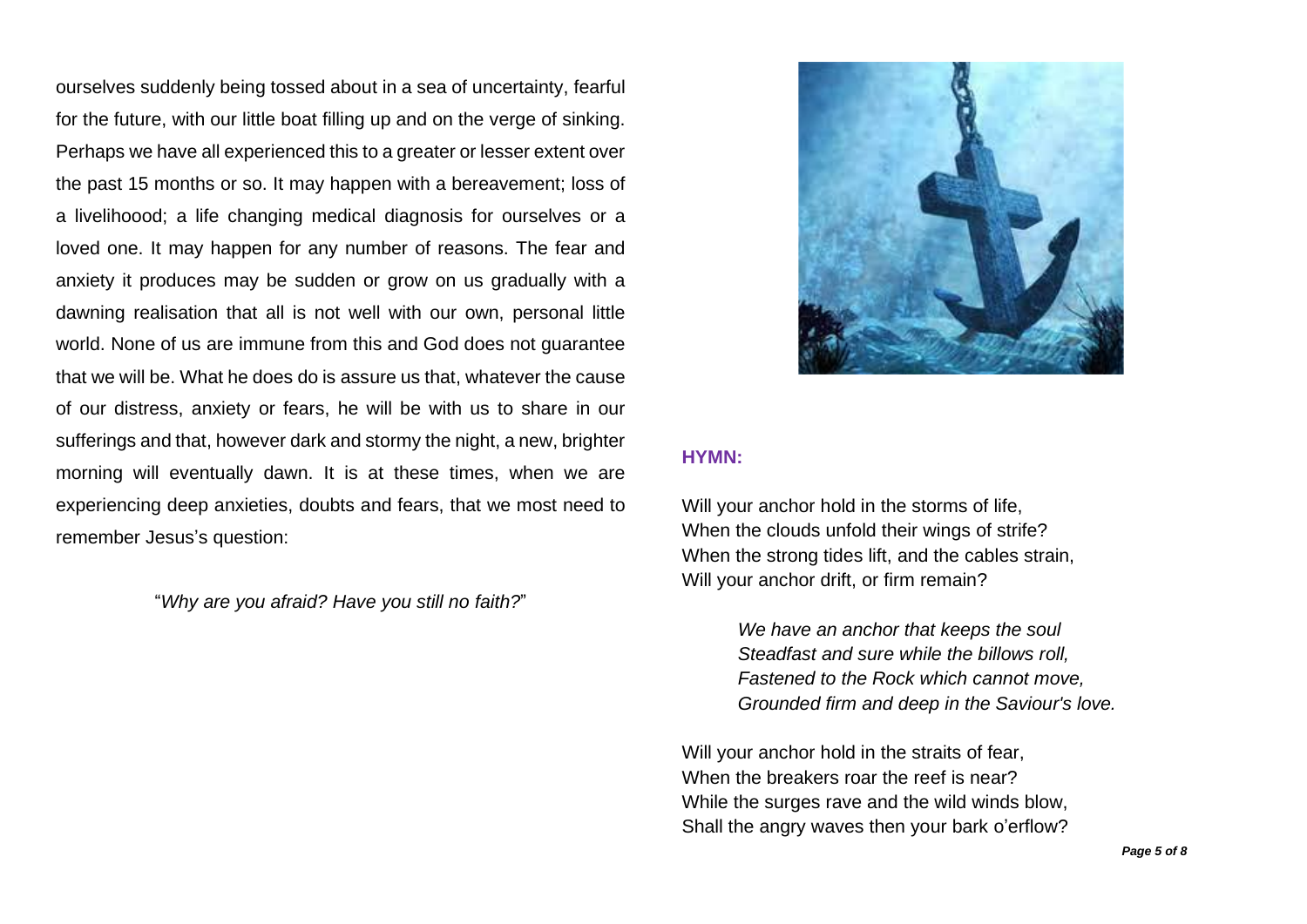Will your anchor hold in the floods of death, When the waters cold chill your latest breath? On the rising tide you can never fail, While your anchor holds within the veil.

Will your eyes behold through the morning light, The city of gold and the harbour bright? Will you anchor safe by the heav'nly shore When life's storms are past for evermore?

# **WE AFFIRM OUR FAITH**

**We believe in God the Father, From whom every family In heaven and on earth is named.**

**We believe in God the Son, Who lives in our heart through faith, And fills us with his love.**

**We believe in God the Holy Spirit, Who strengthens us With power from on high.**

**We believe in one God, Father, Son and Holy Spirit. Amen.**

# **PRAYERS**

in the power of the Son, let us pray to God who governs all in heaven and on earth:

Lord, inspire your church always to press forward to the goal to which she is called, to provide inspiration and comfort to the faithful, and to spread your word where it is unknown or unheard. Provide strength and fortitude to all who minister in your church, lay or ordained, and in whatever role, that they may aways continue to be faithful servants to your people and to you. Lord in your mercy **Hear our prayer.**

Look with mercy on a world where the greed of self aggrandisement and personal gain deprives so many of the full and free lives you would wish them to enjoy. As we look back on the visit of so many world leaders to the G7 summit in our county, we pray that they will each return to their respective governments inspired afresh to bring justice, relief from poverty and oppression, and peace and reconciliation to a broken world.

Guide all those in authority to govern with integrity and wisdom and in accordance with the true values of your kingdom.

# Lord in your mercy

# **Hear our prayer**

In all our dealings with others, teach us not to trust to our own desires but to follow where Christ has led. Help us to to help those who are in need, whether through poverty, oppression, exploitation, chance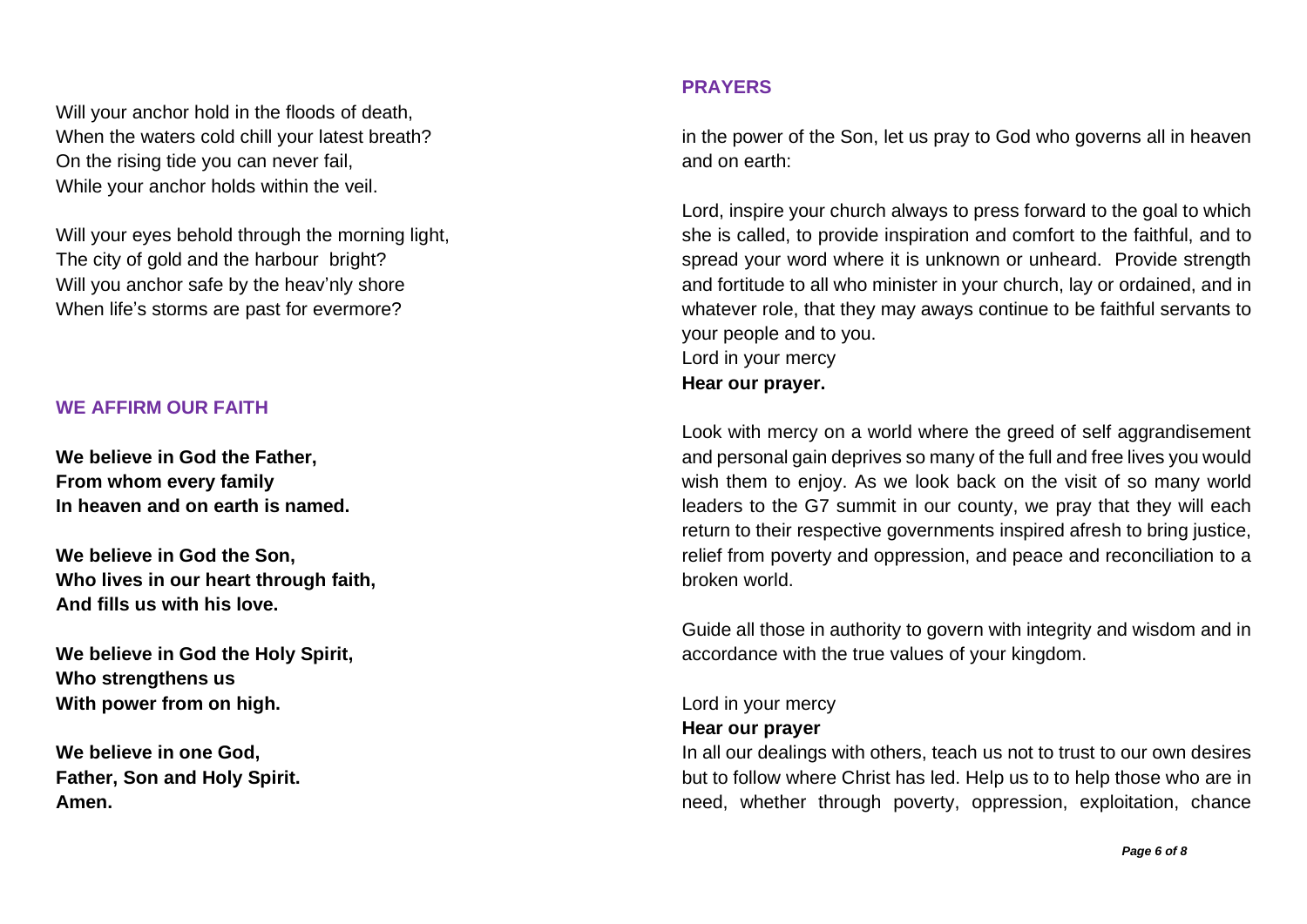misfortune, illness or disease. Relieve their needs and give them hope for renewal in your purpose for them.

Lord in your mercy

**Hear our prayer.**

We pray for ourselves that whenever we are feeling anxious, distressed or fearful, you will give us the strength and courage to hold on to our faith like an anchor and not be afraid.

Lord in your mercy

# **Hear our prayer.**

In a moment of quiet we hold before you those known to us who are in need of your comfort and healing touch.

## **Silence**

We give thanks for those who have already come to enjoy your peace and we pray that they will enjoy the perfection of all those good things which they knew only partially in this world.

We pray as those who also seek to be faithful inheritors of your kingdom. And so,

**Merciful Father Accept these prayers For the sake of your Son Our Saviour, Jesus Christ. Amen.**

As our Saviour taught us, so we pray:

**Our Father, who art in heaven, Hallowed be thy name; Thy kingdom come; They will be done; On earth as it is in heaven. Give us this day our daily bread. And forgive us our trespasses, As we forgive those who trespass against us. And lead us not into temptation; But deliver us from evil. For thine is the kingdom, The power and the glory, For ever and ever. Amen.**